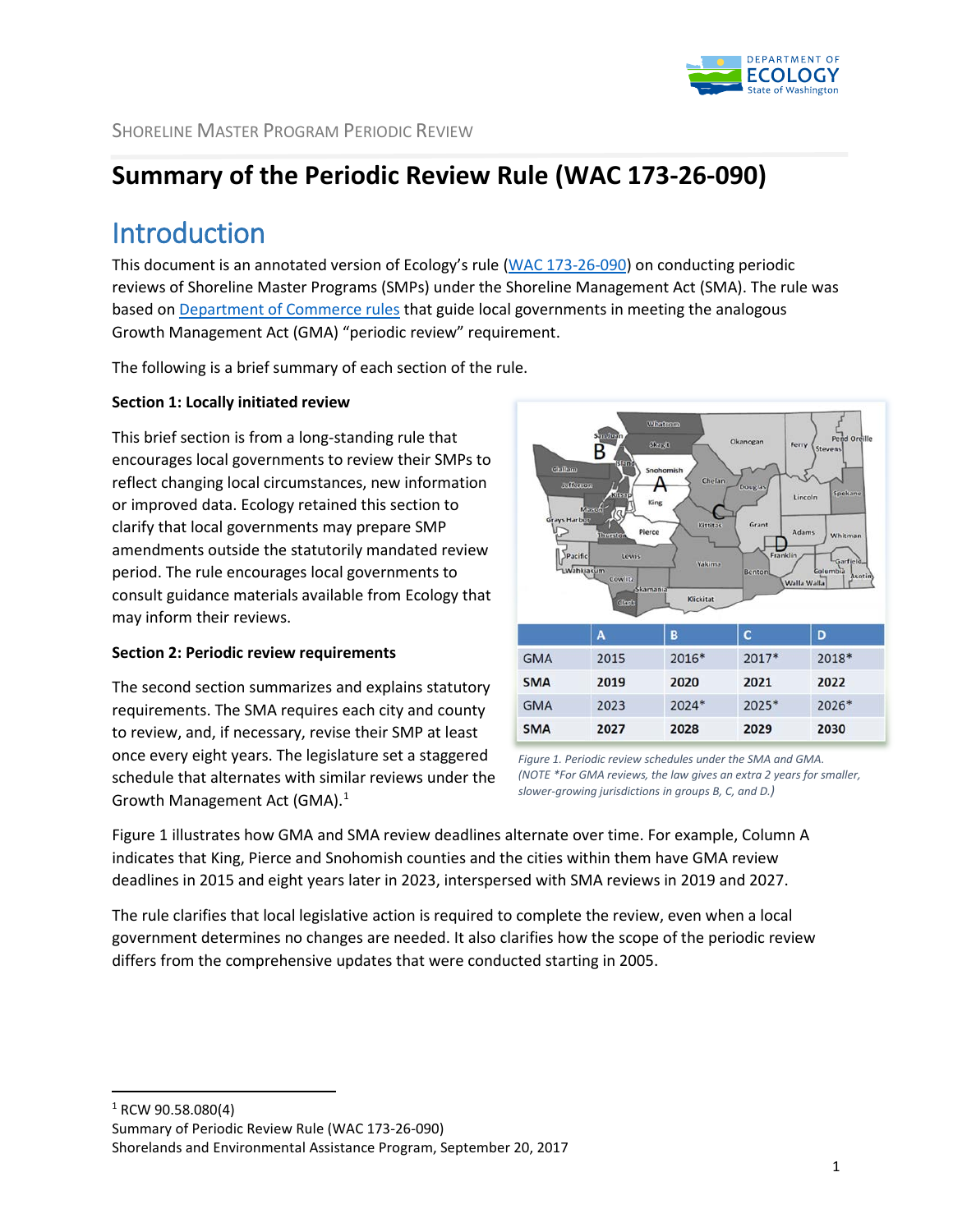

#### **Section 3: Procedures**

The third section of the rule outlines local and state procedures for conducting periodic reviews. The rule follows the GMA periodic review process, with unique steps to reflect Ecology's formal approval role *(see Figure 2).*

The rule requires Ecology to maintain a checklist that includes potential review elements. The checklist is used at the beginning to help determine what to review, and at the end to identify where each applicable issue is addressed in the SMP.



*Figure 2. Schematic outline of SMP periodic review process. Ecology final approval triggers an appeal period.*

The rule requires a public participation program that provides for early and continuous involvement of interested parties throughout the review process.

For jurisdictions that find no amendments are needed, the scoping could lead directly to final legislative action determining that no amendments are needed ("Finding of Adequacy"). Under the SMA, amendments to SMPs are final only after approval by Ecology. Even when it is determined locally that no amendments are necessary under the periodic review, local governments will submit their Findings of Adequacy to Ecology for review of the local determination and to ensure a definitive conclusion to the periodic review process. If in agreement, Ecology would issue a formal approval. This would provide certainty to all parties that Ecology has concurred with the local determination.

Ecology's approval triggers the appeal period. Any appeals would be of Ecology's action as well as the local government action.

Below is the complete text of Ecology's rule outlining the periodic review requirements and process. The annotation in colored boxes provides context and explanation for each section and is not part of the formally adopted rule.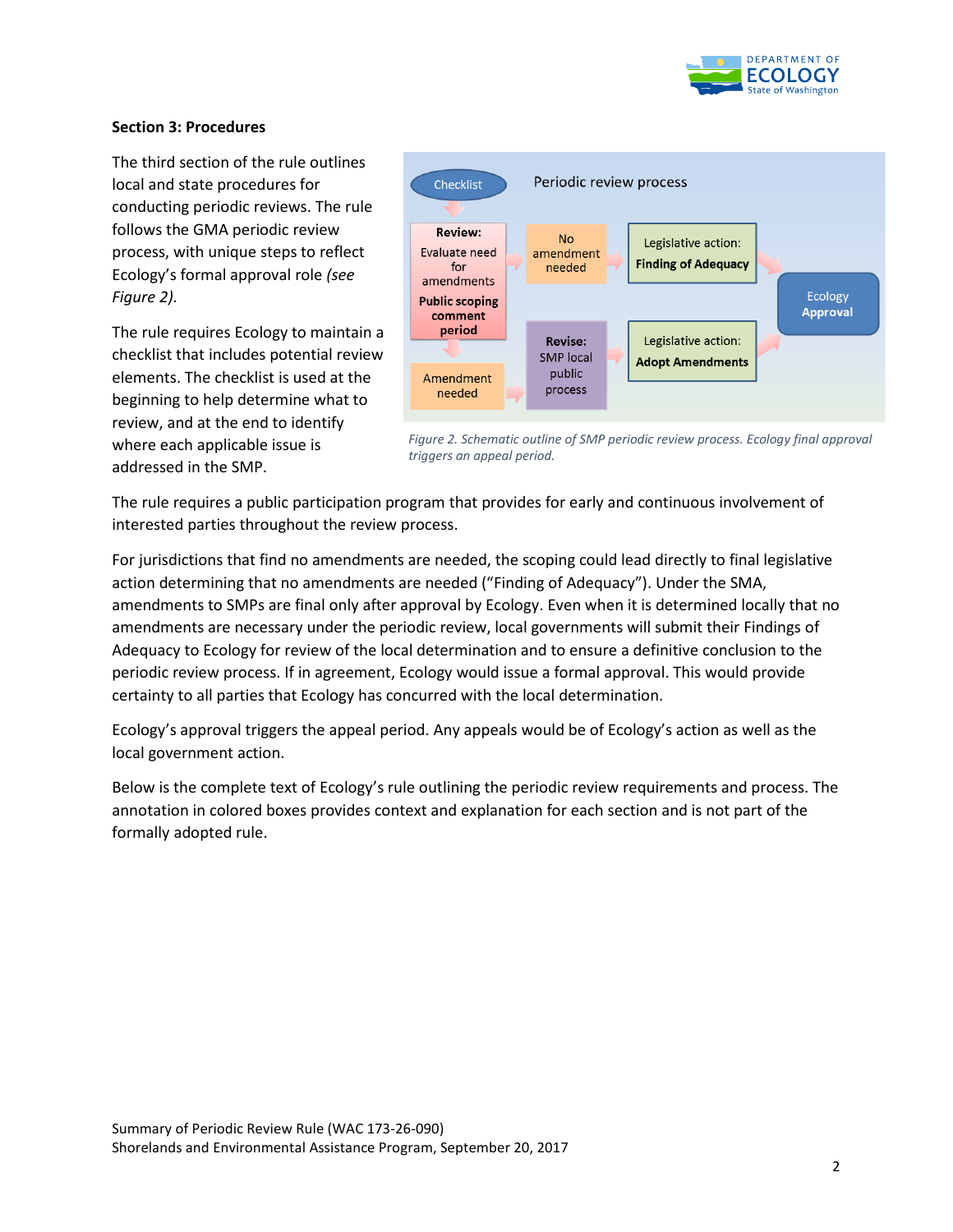

## WAC 173-26-090 - Locally initiated review—Periodic review—Public involvement and approval procedures.

## (1) Locally initiated master program reviews

Each local government should review its shoreline master program and make amendments deemed necessary to reflect changing local circumstances, new information or improved data.

Local governments are encouraged to consult department guidance for applicable new information on emerging topics such as sea level rise.

The first sentence of **§1** has been in place for decades. Ecology retained this direction to emphasize that local governments may amend their SMPs at any time to address changing circumstances, new information or improved data. Ecology's 2017 amendments suggests local governments consult Ecology guidance for information on emerging issues such as sea level rise. Addressing sea level rise is an example of the kind of work that might be most effectively tackled as part of a broader comprehensive plan initiative, rather than during a focused SMA periodic review. Note that §**(3)(b)(iii)** calls on local governments to consider these kinds of amendments during the mandatory periodic review. The periodic review can be considered a minimum time period to convene a public process to consider as a community whether your SMP remains relevant with changing conditions. However, these kinds of amendments can be conducted at any time.

## (2) Periodic review requirements.

(a) Following the comprehensive updates required by RCW 90.58.080(2), each local government shall conduct a review of their master program at least once every eight years on a schedule established in the act. Following the review, local governments shall, if necessary, revise their master programs. This review and revision is referred to in this section as the periodic review.

**§ 2 (a)** starts with direct quotes from the SMA at RCW 90.58.080(4), with an additional clarification that the rule uses the term "periodic review" for the mandatory eight-year review. The term "comprehensive update" refers to the one-time updates required under RCW 90.58.080(2) with deadlines from 2005 – 2014.

## (2)(b) Deadlines for periodic review.

Local governments must take action to review, and if necessary, revise their master programs according to the schedule established in RCW 90.58.080(4)(b). Deadlines for completion of periodic review are as follows:

| Reviews must be completed<br>on or before June 30 of: | Affected counties and the cities and towns within:                                                                                                                        |
|-------------------------------------------------------|---------------------------------------------------------------------------------------------------------------------------------------------------------------------------|
| 2019/2027*                                            | King, Pierce, Snohomish                                                                                                                                                   |
| 2020/2028*                                            | Clallam, Clark, Island, Jefferson, Kitsap, Mason, San Juan, Skagit, Thurston, Whatcom                                                                                     |
| 2021/2029*                                            | Benton, Chelan, Cowlitz, Douglas, Kittitas, Lewis, Skamania, Spokane, Yakima                                                                                              |
| 2022/2030*                                            | Adams, Asotin, Columbia, Ferry, Franklin, Garfield, Grant, Grays Harbor, Klickitat,<br>Lincoln, Okanogan, Pacific, Pend Oreille, Stevens, Wahkiakum, Walla Walla, Whitman |

*Table WAC 173-26-090.1 Deadlines for Completion of Periodic Review*

*\* And every eight years thereafter.*

Summary of Periodic Review Rule (WAC 173-26-090) Shorelands and Environmental Assistance Program, September 20, 2017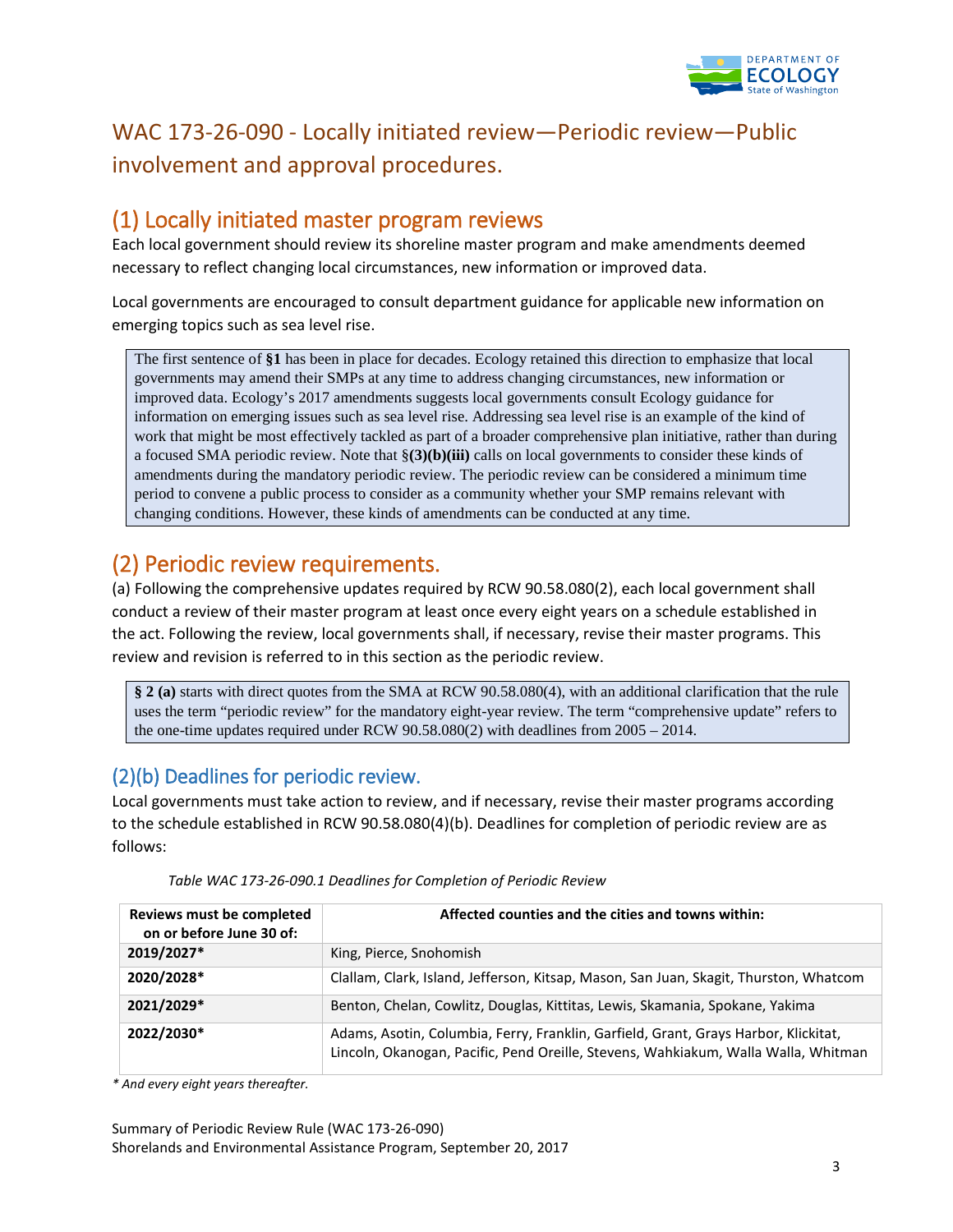

**§ 2(b)** quotes the statutory directive to review and revise if needed and presents the deadlines in a table.

The statutory requirement is to conduct a periodic review *at least* once every 8 years by June 30 of the year listed. There is no absolute direction in law or rule for how early you can adopt, but as a general guide Ecology recommends conducting periodic review within two years of the deadline. For SMA reviews in particular it will actually be beneficial if local periodic review adoptions are "spread out" around the deadline to distribute the review workload, and ensure Ecology can provide adequate help to individual jurisdictions.

Note that if a local governments simply ignores their deadlines they are potentially vulnerable to a "failure to act" claim before the Growth Management Hearings Boards (for fully planning jurisdictions), or before the Shorelines Hearings Board (for partially planning jurisdictions). Ecology also has authority to adopt SMP amendments by rule under RCW 90.58.070.

## (2)(c) Taking legislative action.

(i) The periodic review must be accomplished through legislative action. Legislative action means the adoption of a resolution, motion, or ordinance following notice and a public hearing including, at a minimum, findings that a review and evaluation has occurred and identifying the revisions made, or that a revision was not needed and the reasons therefore. Legislative findings that no revisions are needed are referred to in this section as "findings of adequacy."

(ii) Legislative action includes two components. It includes a review of the shoreline master program and it includes the adoption of either findings of adequacy or any amendments necessary to bring the program into compliance with the requirements of the act.

(iii) Legislative actions concluding the periodic review must be followed by department approval.

§ 2(c) clarifies that statutory review must be concluded with legislative action. In other words, a local government cannot simply conduct a staff-level review, conclude no local action is needed, and be done with the review obligation. Just like under GMA reviews, the review is a formal public process concluding with elected officials taking formal action after a public hearing.

**§ 2(c)(i)** creates a new term – locally adopted findings that revisions to the SMP are not needed are called "Findings of Adequacy." **§ 2(c)(ii)** clarifies that legislative action includes a formal public review and formal action, whether the review results in amendments, or simple findings of adequacy where the review reveals no changes to the SMP are needed. **§ 2(c) (iii)** clarifies Ecology approval is needed to conclude local reviews. This provides a definitive end to the local process. Note that an appeal of local periodic review amendments or local findings of adequacy would also be appeals of Ecology's approval.

#### (2)(d) The required minimum scope of review.

(i) The purpose and scope of the periodic review as established by the act is:

(A) To assure that the master program complies with applicable law and guidelines in effect at the time of the review; and

(B) To assure consistency of the master program with the local government's comprehensive plan and development regulations adopted under chapter 36.70A RCW, if applicable, and other local requirements.

(ii) The review process provides the method for bringing shoreline master programs into compliance with the requirements of the act that have been added or changed since the last review and for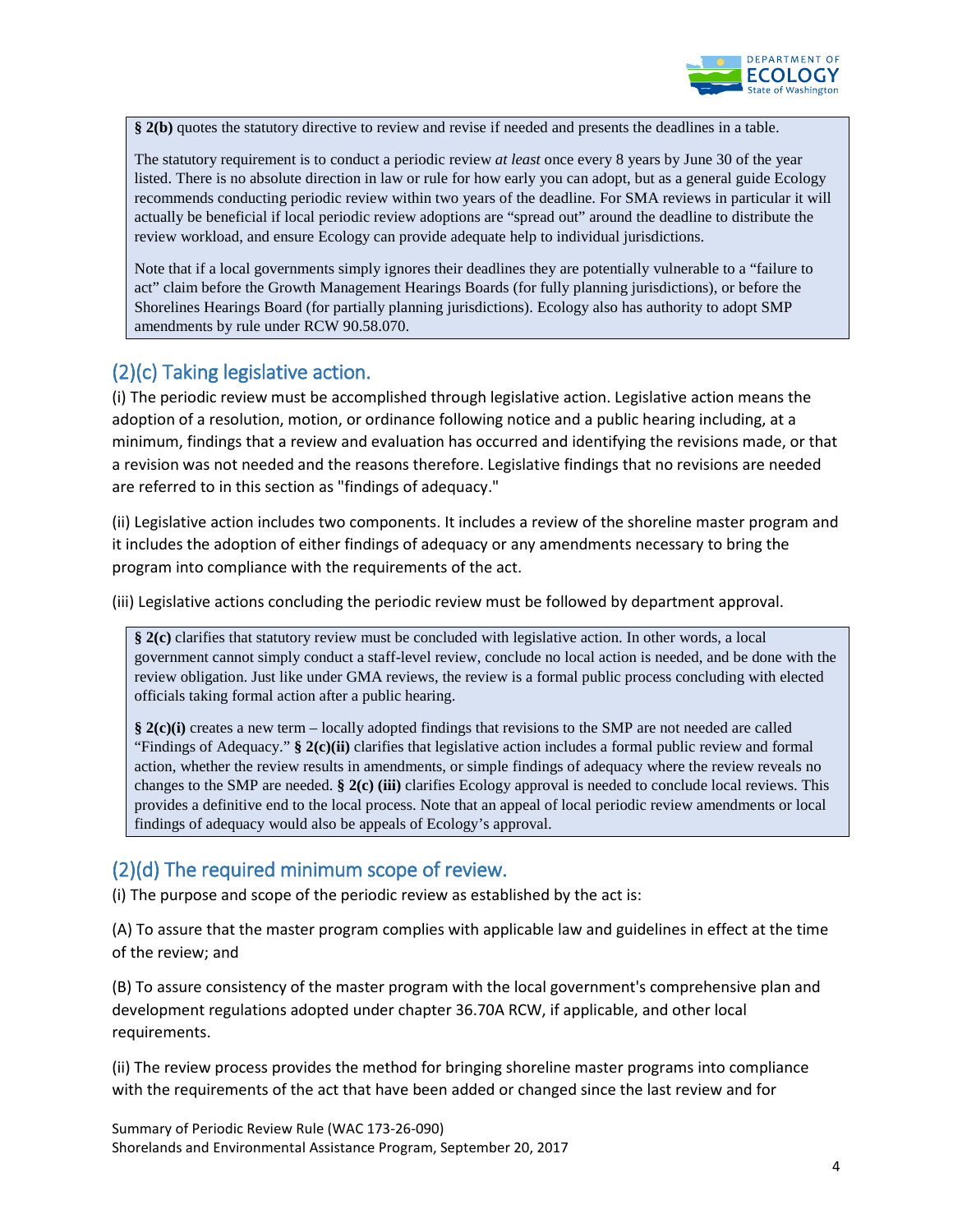

responding to changes in guidelines adopted by the department, together with a review for consistency with amended comprehensive plans and regulations. Local governments should also incorporate amendments to reflect changed circumstances, new information, or improved data. The review ensures that shoreline master programs do not fall out of compliance over time through inaction.

(iii) The periodic review is distinct from the comprehensive updates required by RCW 90.58.080(2). The presumption in the comprehensive update process was that all master programs needed to be revised to comply with the full suite of ecology guidelines. By contrast, the periodic review addresses changes in requirements of the act and guidelines requirements since the comprehensive update or the last periodic review, and changes for consistency with revised comprehensive plans and regulations, together with any changes deemed necessary to reflect changed circumstances, new information or improved data. There is no minimum requirement to comprehensively revise shoreline inventory and characterization reports or restoration plans.

**§ 2(d)(i) and (ii)** define the required scope of review consistent with the purpose set in statute.

**§ 2(d)(iii)** is intended to distinguish the periodic reviews from the one-time comprehensive SMP update. Comprehensive updates involved a complete review of the SMP based on Ecology's 2003 SMA rules, and included extensive inventory work to determine shoreline jurisdiction and analyze existing conditions. Periodic reviews are focused on new laws or rules that were not effect when the comprehensive update was adopted, or new information a local government finds warrants local amendments.

## (3) Procedures for conducting periodic reviews.

#### (3)(a) Public participation program.

(i) In conducting the periodic review, the department and local governments, pursuant to RCW 90.58.130, shall make all reasonable efforts to inform, fully involve and encourage participation of all interested persons and private entities, tribes, and agencies of the federal, state or local government having interests and responsibilities relating to shorelines of the state and the local master program. Local governments may follow the public participation procedures under either the standard local process outlined in WAC 173-26-100, or the optional joint review process outlined in WAC 173-26-104.

**§ 3(a)(i)** clarifies that the periodic review is a public process. Even though conducting the review may lead to the conclusion no actual revisions are necessary, the direction in statute for public involvement applies.

(ii) Counties and cities shall establish and broadly disseminate to the public a public participation program identifying procedures whereby review of the shoreline master program will be considered by the local governing body consistent with RCW 36.70A.140. Such procedures shall provide for early and continuous public participation through broad dissemination of informative materials, proposals and alternatives, opportunity for written comments, public meetings after effective notice, provision for open discussion, and consideration of and response to public comments.

The public participation program should include a schedule for the periodic review and identify when legislative action on the review and update component are proposed to occur. The public participation program should also inform the public of when to comment on the scope of the review and proposed changes to the master program. Counties and cities may adjust the public participation program to best meet the intent of the participation requirement.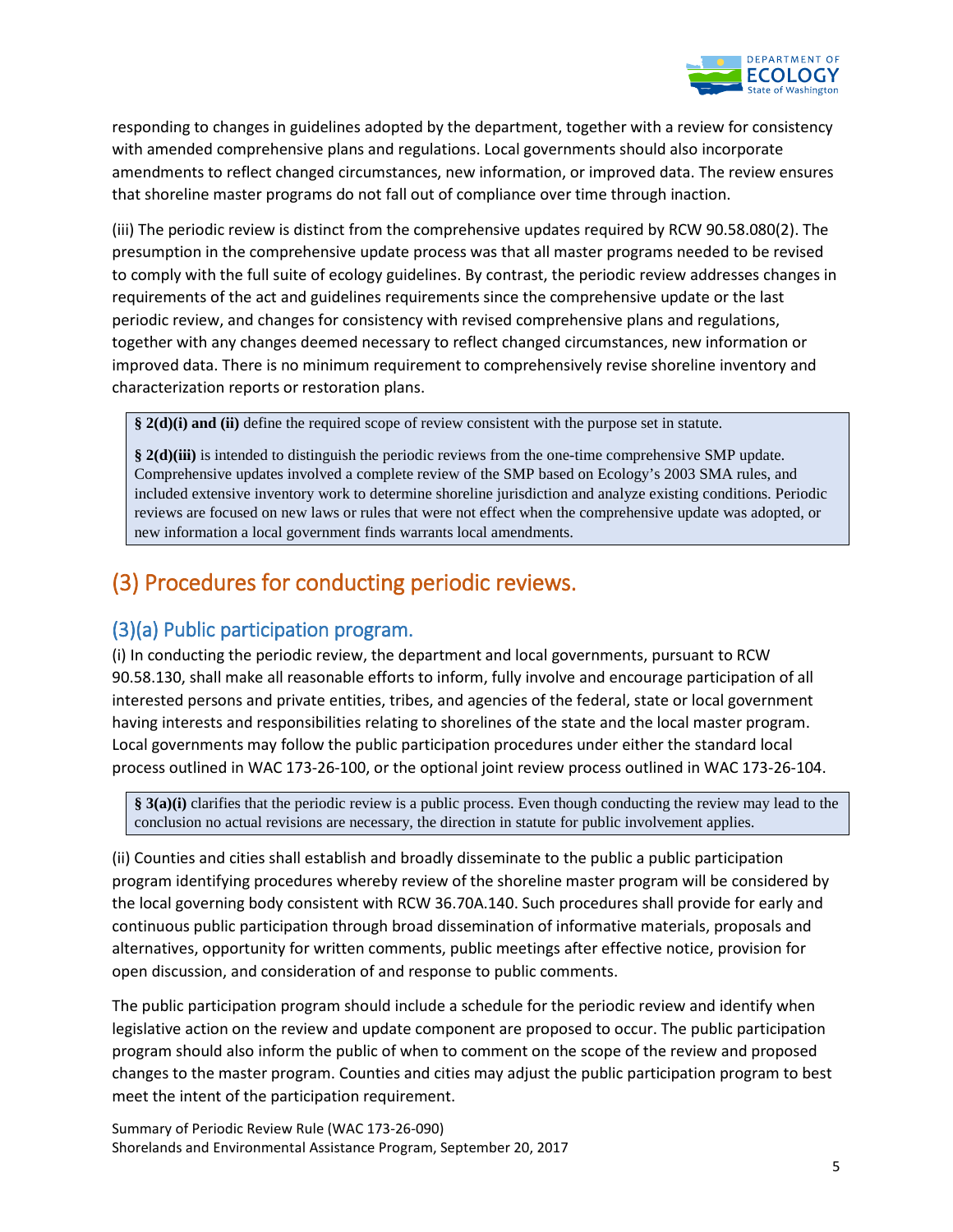

**§ 3(a)(ii)** require a public participation program for all jurisdictions, not just those fully planning under GMA. The new additions under (A) and (B) are modified from GMA rules  $[WAC 365-196-610(2)(a)(i)$  and (ii)]. The recommendation for a schedule and public scoping addresses Growth Management Hearings Board decisions – highlighting the importance of definitive notice when taking action on periodic reviews.

### (3)(b) Review and analysis to determine need for revisions.

#### (i) Review amendments to the act and shoreline master program guidelines.

Local governments must review amendments to chapter 90.58 RCW and department guidelines that have occurred since the master program was last amended, and determine if local amendments are needed to maintain compliance. The department will maintain a checklist of legislative and rule amendments to assist local governments with this review. The department will provide technical assistance to ensure local governments address applicable changes to the act and master program guidelines.

#### (ii) Review relevant comprehensive plans and regulations.

Local governments must review changes to the comprehensive plan and development regulations to determine if the shoreline master program policies and regulations remain consistent with them.

WAC 173-26-191(1)(e) and 173-26-211(3) provide guidance on determining internal consistency. It is the responsibility of the local government to assure consistency between the master program and other elements of the comprehensive plan and development regulations. Local governments should document the consistency analysis to support proposed changes.

#### (iii) Additional review and analysis.

Local governments should consider during their periodic review whether to incorporate any amendments needed to reflect changed circumstances, new information or improved data as described under subsection (1) of this section. Local governments should consider whether the significance of the changed circumstances, new information or improved data warrants amendments.

**§ 3(b)** is based on the Commerce GMA periodic update rule [\[WAC 365-196-610\(2\)\(b\)\]](http://app.leg.wa.gov/wac/default.aspx?cite=365-196-610).

**§ 3(b)(i)** borrows from the Commerce rule in requiring Ecology to maintain a checklist of statutory and rule amendments.

**§ 3(b)(ii)** references Ecology's existing rules on how to review SMPs for consistency with GMA plans and regulations. (Those rules clarify that local governments are responsible for determining whether their SMP is consistent with other local plans and regulations, and not Ecology).

**§ 3(b)(iii)** acknowledges local governments may combine locally initiated amendments together with the periodic review.

## (3)(c) Take legislative action.

(i) At the end of the review process, counties and cities must take legislative action declaring the review process complete.

(ii) The notice of hearing for legislative actions that are intended to address the periodic review process must state that the actions to be considered are part of the periodic review process under RCW 90.58.080(4).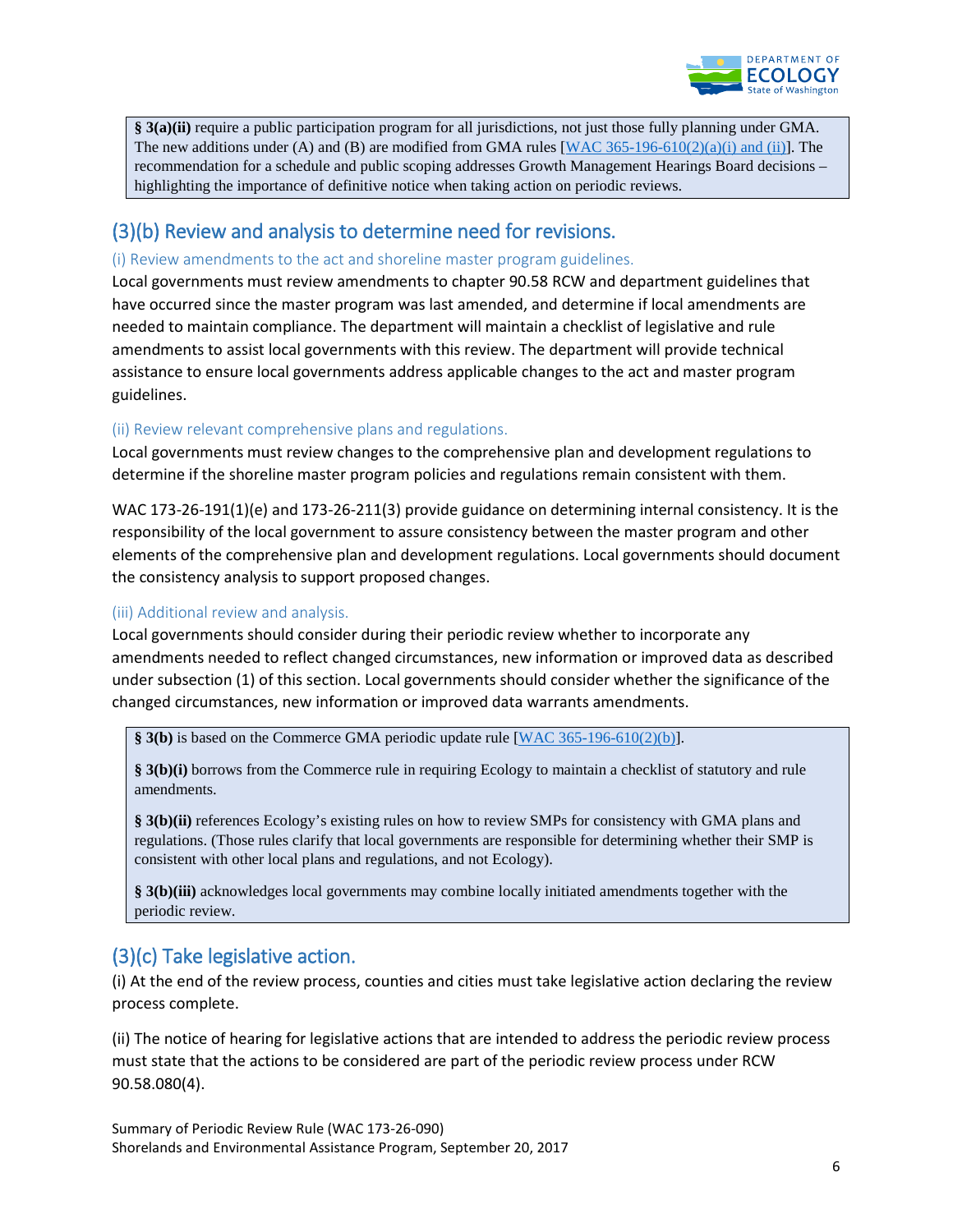

(iii) The findings for any legislative action on the periodic review process must state that the action is intended to satisfy the requirements of RCW 90.58.080(4).

(iv) A local government that determines after review that amendments are not needed shall adopt a resolution, motion, or ordinance declaring findings of adequacy. Findings of adequacy are a local written determination that no revisions to a shoreline master program are needed to comply with the requirements of RCW 90.58.080(4).

**§ 3(c)(i) – (iii)** is based on the GMA periodic update rule [\[WAC 365-196-610\(2\)\(c\)\]](http://app.leg.wa.gov/wac/default.aspx?cite=365-196-610). These rules are based on Growth Management Hearings Board decisions that found procedural errors in some local GMA periodic review adoptions. It is important to definitively conclude the periodic review in legislative findings.

**§ 3(c)(iv)** clarifies that when no changes are needed a local government will adopt formal "Findings of Adequacy."

### (3)(d) Submittal to the department.

(i) A local government that determines amendments are needed shall submit the amendments to the department consistent with WAC 173-26-110.

(ii) A local government that determines amendments are not needed shall submit the following in lieu of the requirements of WAC 173-26-110:

(A) A resolution or ordinance declaring findings of adequacy.

(B) Evidence of compliance with applicable public notice and consultation requirements.

(C) Copies of all public, agency and tribal comments received during any applicable public comment periods, or where no comments have been received, a statement to that effect.

(D) A completed checklist demonstrating review elements have been considered, and are either inapplicable or have already been addressed through previous locally initiated amendments prior to the scheduled periodic review.

**§ 3(d)(i)** clarifies that when there are amendments, local governments will follow the normal amendment process.

**§ 3(d)(ii)** provides submittal requirements when there are no amendments – these are the required elements for complete submittal to accompany "findings of adequacy."

## (e) State process for approving periodic reviews.

(i) The department must issue a formal approval of any amendment or findings of adequacy. Department approval is necessary to affirmatively conclude the periodic review process, to confirm that state review of local action has occurred, and to establish a definitive appeal window consistent with RCW 90.58.190.

(ii) Where the local government final action includes master program amendments, local governments and the department shall follow applicable adoption procedures described in WAC 173-26-120.